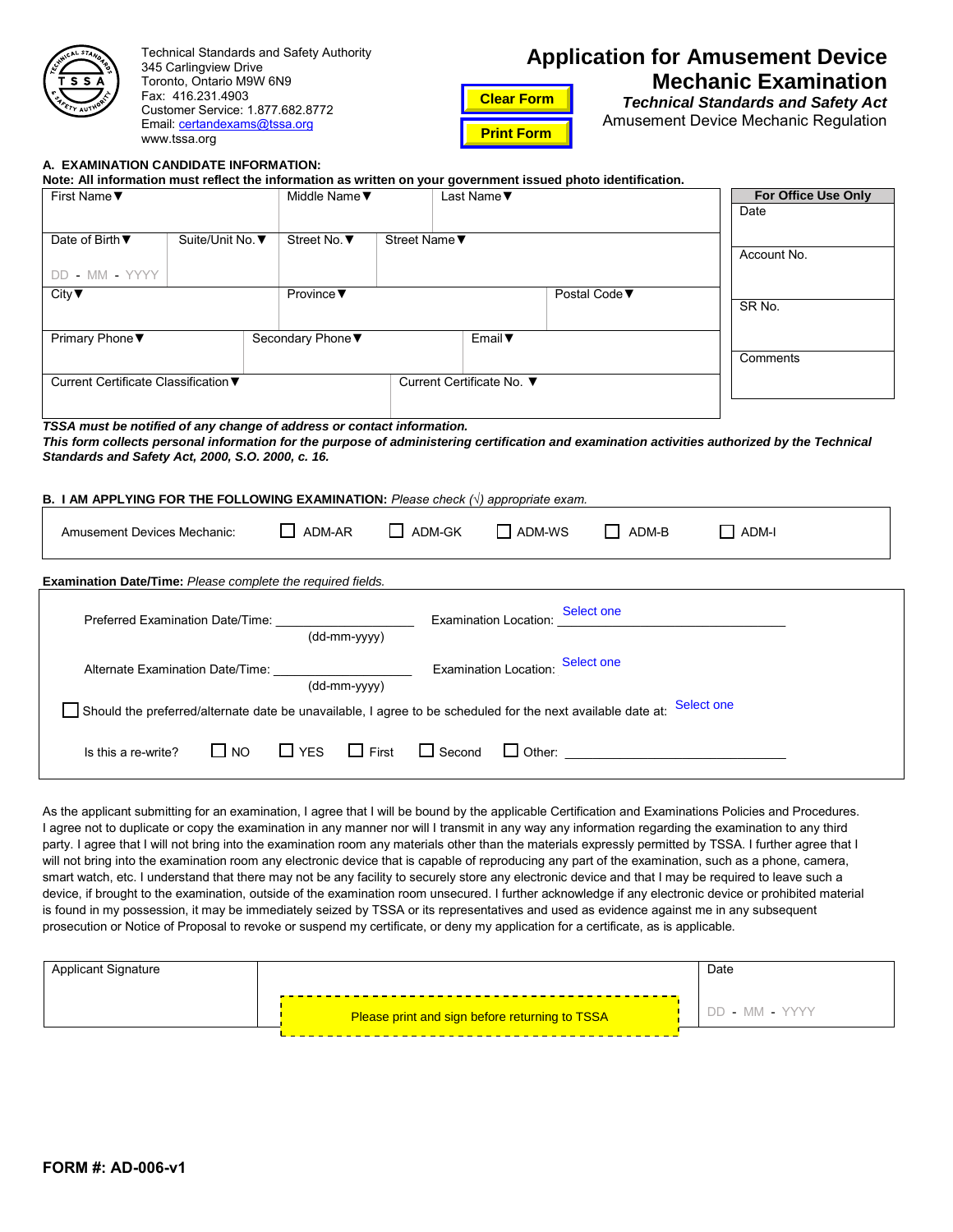

Technical Standards and Safety Authority 345 Carlingview Drive Toronto, Ontario M9W 6N9 Fax: 416.231.4903 Customer Service: 1.877.682.8772 Email: certandexams[@tssa.org](mailto:certandexams@tssa.org) www.tssa.org

# **Application for Amusement Device Mechanic Examination**

**Clear Form Print Form**

*Technical Standards and Safety Act* Amusement Device Mechanic Regulation

#### **C. REGISTRATION AND EXAMINATION PROCEDURES:**

a) Examination candidates are encouraged to review the online examination schedule, at www.tssa.org, before submitting an examination application to confirm examination availability. Due to a limited number of examination seats, applications are accepted on a first come, first served basis.

b) Examination candidates are strongly encouraged to submit a completed examination application via email to: certandexams@tssa.org, a minimum of 15 business days prior to the scheduled examination date. Examination applications can also be s[ubmitted via fax to 416.231](mailto:certandexams@tssa.org).4903. Note: it is the responsibility for the examination candidate to ensure the examination pre-payment is received, where TSSA is unable to collect the applicable pre-payment the examination candidate will not be permitted to write the applicable examination. If the non-refundable pre-payment is unable to be processed, a TSSA representative will contact you directly for immediate resolution.

c) Applicants are solely responsible for confirming the examination date, time and location by contacting TSSA Customer Service 1.877.682.8772 or via email to: certandexams[@tssa.org.](mailto:certandexams@tssa.org)

d) Examination dates are subject to change/cancellation without notice. Examination candidates are required to confirm the status of their examination no later than 10 business days prior to the scheduled examination date.

e) On the day of the examination, candidates must produce at least one piece of government issued photo identification (i.e. valid driver's licence, Passport, or a Provincial Identification Card). The examination administrator or invigilator reserves the right to withhold an examination if a candidate fails to produce the same, the examination candidate is therefore subject to the cancellation requirements outlined in (j).

f) Requirements for reference materails are outlined in the TSSA Certification Examination Preparation Guide, available at www.tssa.org.

g) Examination candidates are expected to follow the approved procedures of the examination centre or MTCU office. The administrator or invigilator reserves the right to permit food, beverages, washroom breaks, etc. during an examination. Exceptions are considered and reviewed on a case by case basis; however, must be requested by the examination candidate at the time of scheduling, a minimum of 10 business days prior to the scheduled examination date.

h) Examination security will be strictly enforced. The examination administrator or invigilator reserves the right to revoke an examination at any time if the examination candidate is found to be in violation of the TSSA examination or MTCU procedures. The examination candidate will be subject to further investigation, which may result in the revocation of an authorization or restrictions may be applied to all future examinations.

i) Examination candidates are permitted to re-schedule or cancel an examination one (1) single time after their examination has been scheduled. To meet this requirement, the examination candidate must notify TSSA in writing via email to: certandexams@tssa.org, a minimum of 10 business days prior to the scheduled examination date.

j) Where an applicant cancels or attempts to re-schedule a confirmed examination within [10 business days, the exam](mailto:certandexams@tssa.org)ination fee submitted will be forfeited and a new application and payment must be submitted to TSSA.

k) An examination candidate who has not passed the examination is eligible to re-write the examination thirty-days (30) after the previous sitting.

#### **D. FEES & PAYMENT**

This application is valid for a period of 6-months.

|               |                | Fee         |   |     | <b>Total</b>    |
|---------------|----------------|-------------|---|-----|-----------------|
| <b>Select</b> | <b>Service</b> | <b>Type</b> |   | Fee | <b>Fees Due</b> |
|               | Examination    | Flat        | C | 75  |                 |

| <b>Total Fees Due</b> |  |
|-----------------------|--|
|                       |  |

#### If paying by credit card, amount in Box 2 to be entered in TSSA Service Prepayment Portal

## All required fees must be prepaid for application to be processed.

### Fees are non-refundable.

## For payment options, see Payment Instructions